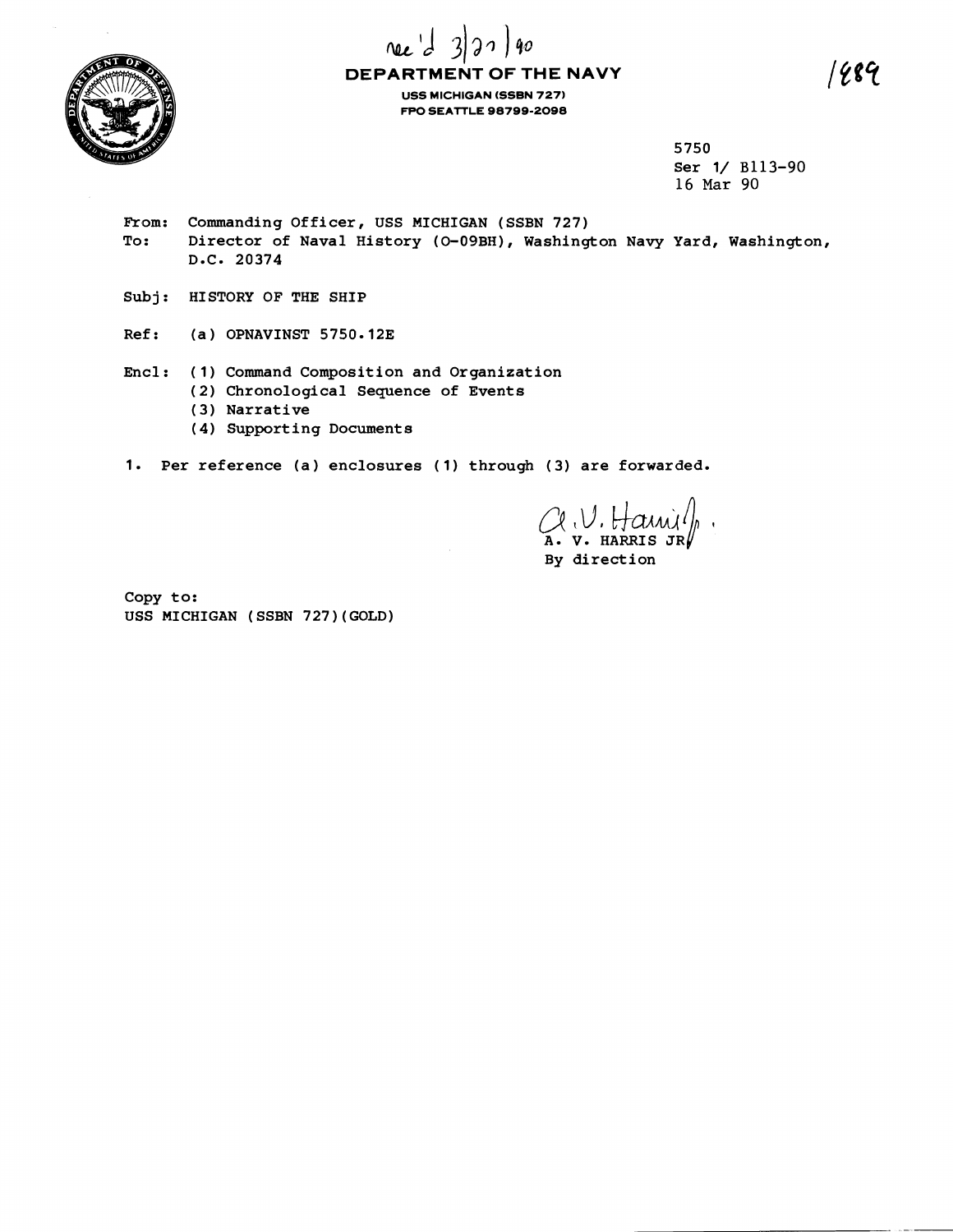### **PART I**

#### COMMAND COMPOSITION AND ORGANIZATION

1. Mission. The mission of SSBN726 Class submarines is to provide a strategic deterrence against hostile attack by maintaining a continuous capability to deliver strategic missile attacks against hostile targets. In order to carry out this mission, SSBN726 Class submarines are designed to perform the following tasks:

a. To operate at sea for extended periods as a highly reliable, survivable deterrent to a nuclear weapon attack by a foreign power, and to destroy land targets with strategic, nuclear armed missiles.

b. To minimize the probability of detection by any potential threat.

c. To operate defensively against submarine and surface ship threats as necessary to accomplish the mission.

2. Organization. The **USS** MICHIGAN, second in the Trident Class of nuclear strategic ballistic missile submarines, is command by (Blue Crew) Captain Harry P. Consaul 111, and (Gold Crew) Captain Mark **B.** Keef.

There are presently eight Trident submarines, all of which are assigned to Submarine Squadron 17, commanded by Captain **M. P.** Gray.

 $Enc1$  (1)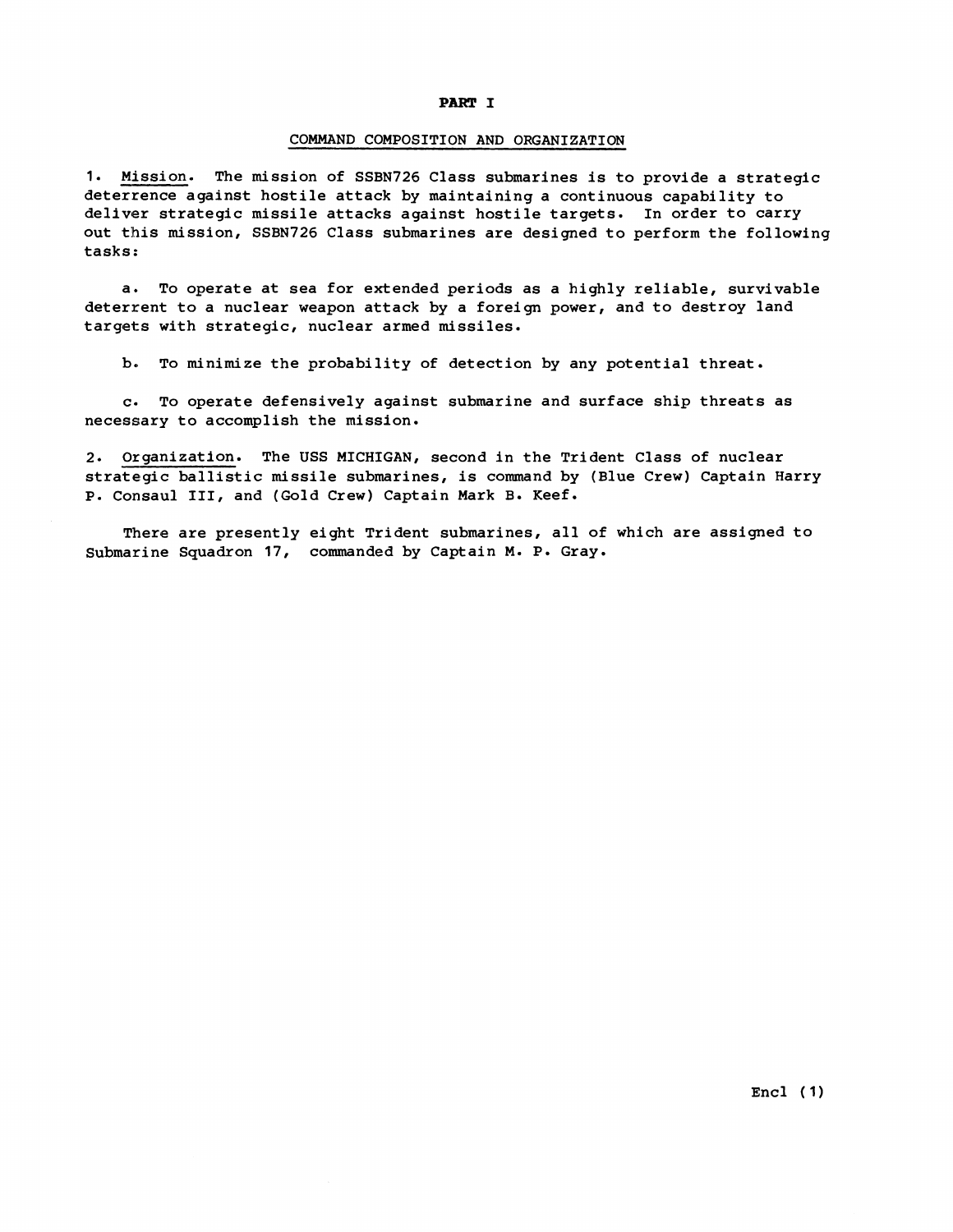## **PART 11**

# 1989 CHRONOLOGICAL SEQUENCE OF EVENTS

| <b>PART II</b>    |                                                                                                                                                                                |
|-------------------|--------------------------------------------------------------------------------------------------------------------------------------------------------------------------------|
|                   | 1989 CHRONOLOGICAL SEQUENCE OF EVENTS                                                                                                                                          |
| <b>DATE</b>       | KEY EVENTS                                                                                                                                                                     |
| 28 Feb - 2 Mar 89 | GOLD Crew completed an Operational Reactor Safeguards<br>Examination with an overall grade of Below Average.                                                                   |
| Mar 90            | GOLD Crew completed strategic deterrent patrol #21.                                                                                                                            |
| 5 Mar 90          | Exchange of Command, Captain H. F. Herrera, Commanding<br>Officer (Blue) and crew relieved Captain B. D. Greeson,<br>Commanding Officer (Gold) and crew.                       |
| $Mar - Jun 89$    | Blue Crew completed strategic deterrent patrol #22.                                                                                                                            |
| 25–26<br>Apr 89   | Blue Crew successfully completed an unscheduled Operational<br>Reactor Safeguards Examination with an overall grade of<br>Above Average.                                       |
| $13$ Jun 89       | Exchange of Command, Captain B. D. Greeson, Commanding<br>Officer (Gold) and crew relieved Captain H. F. Herrera,<br>Commanding Officer (Blue) and crew.                       |
|                   | Jul - Sep 89 Gold Crew completed strategic deterrent patrol #23                                                                                                                |
| 18-20 Aug 89      | Gold Crew successfully completed an Operational Reactor<br>Safeguards Examination with an overall grade of Average.                                                            |
| 18 Sep 89         | Exchange of Command, Captain B. D. Greeson, Commanding<br>Officer (Gold) and crew relieved by Captain H. F. Herrera,<br>Commanding Officer (Blue) and crew.                    |
|                   | 2 Oct 89 French Chief of Naval Operations, Admiral Bernard Louzeau<br>and the French Naval Attache to the United States, R. A.<br>Sassy attended a luncheon and tour on board. |
|                   | 16-18 Oct 89 Port visit to Pearl Harbor, Hawaii to participate in<br>Change of Command for Commander Submarine Force, U. S.<br>Pacific Fleet, Rear Admiral J. Guy Reynolds.    |
|                   | 17 Nov 89 Gold Crew Change of Command, Captain B. D. Greeson,<br>Commanding Officer (Gold) is relieved by Captain M. B.<br>Keef at Naval Submarine Base, Bangor, Washington.   |
|                   | Oct - Dec 89 Blue crew completed strategic deterrent patrol #24.                                                                                                               |
|                   | 3-5 Dec 89 Blue crew succussfully completed a Tactical Readiness<br>Evaluation and Communications Readiness Evaluation with<br>and overall grade of Above Average.             |
|                   | Enc1(2)                                                                                                                                                                        |
|                   |                                                                                                                                                                                |
|                   |                                                                                                                                                                                |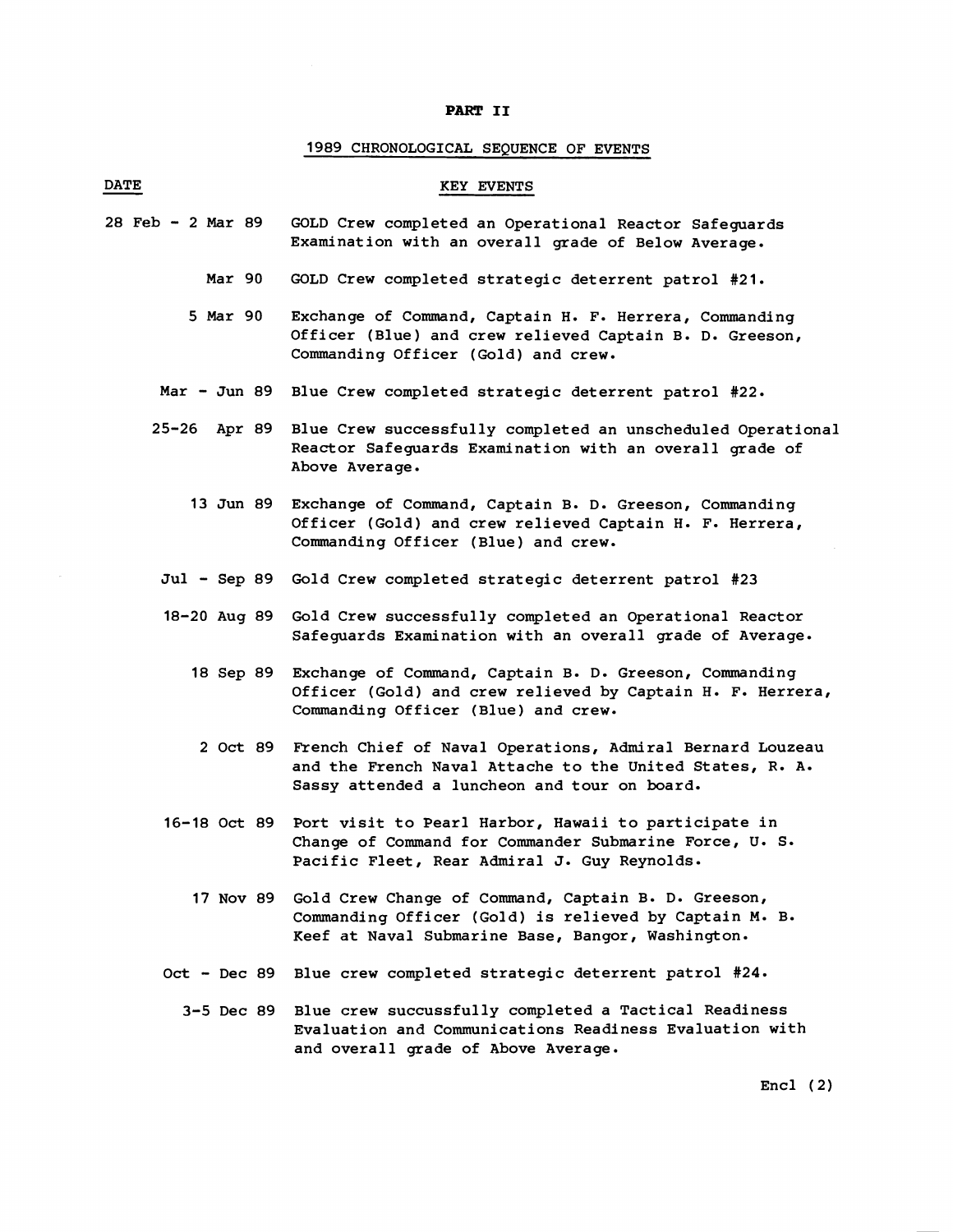- **20-21 Dec 89 Blue crew successfully completed a Navy Technical Proficiency with an overall grade of Satisfactory (8 Outstanding and 2 Excellent** ) .
	- **22 Dec 89 Exchange of Command, Captain M. B. Keef, Commanding Officer (Gold) and crew relieved Captain H. F. Herrera, Commanding Officer (Blue) and crew.**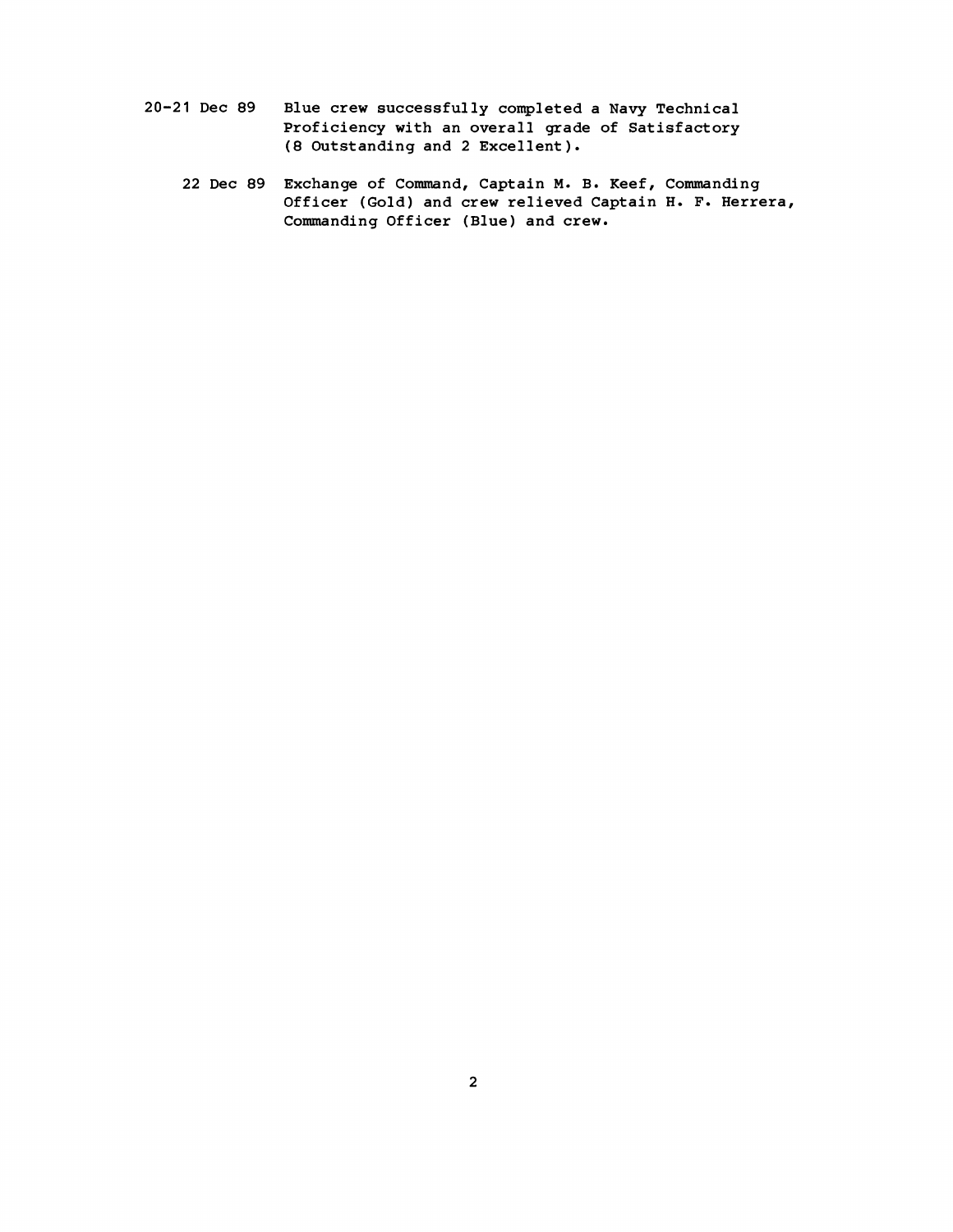# PART III

# NARRATIVE

No Narrative provided. The events listed in the Chronology need no further amplification.

Encl **(3)**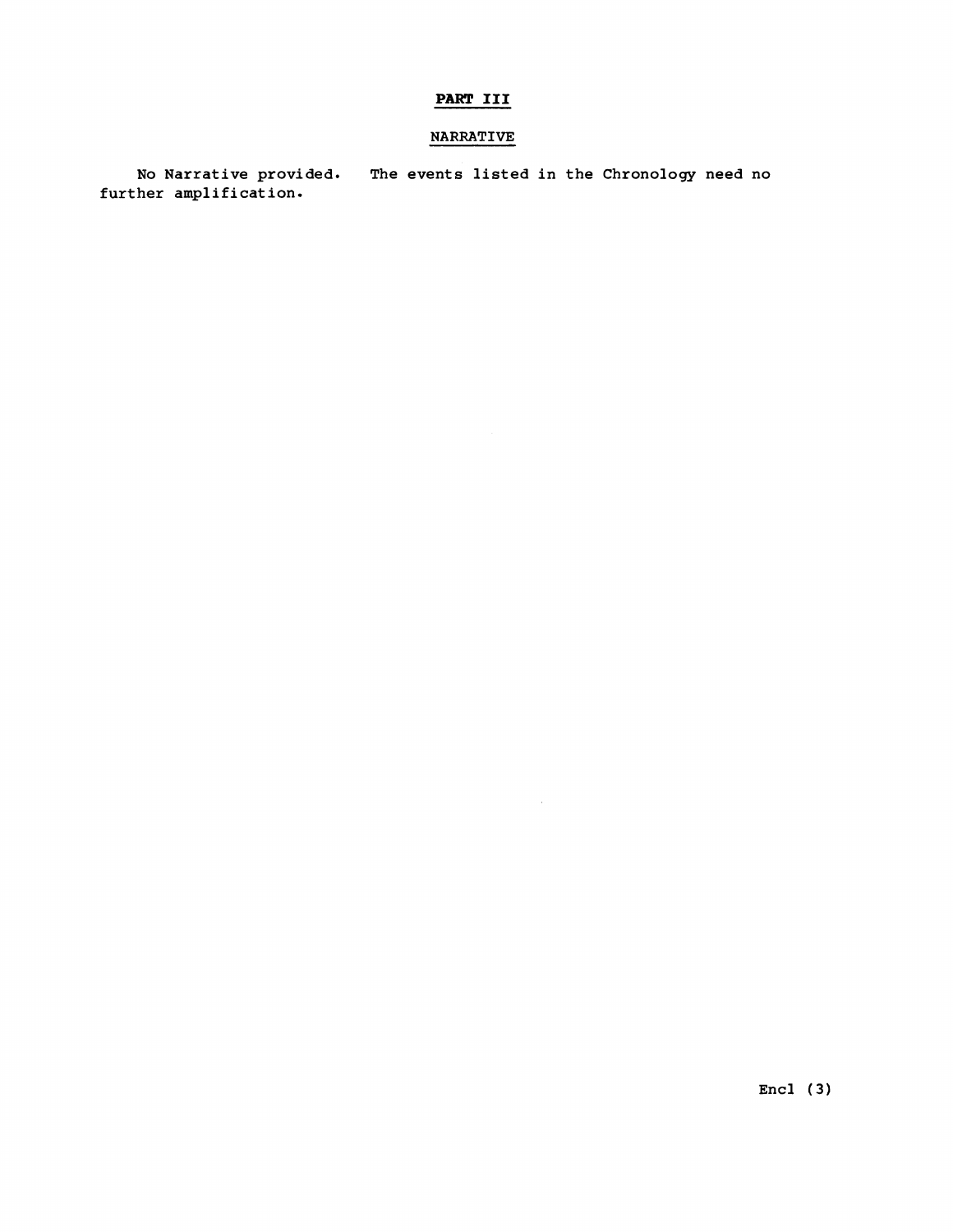### **PART IV**

### USS MICHIGAN (SSBN 727)

#### **HISTORY**

USS MICHIGAN (SSBN 727) is the second Trident Class Nuclear submarine to be constructed, and is the third U. S. warship to bear the name of the Great Lakes State.

The ship's keel was laid on 4 April 1977 at Electric Boat Division of General Dynamics Corporation in Groton, Connecticut. the submarine was christened on 26 April 1980 by Mrs. Lucian N. Nedzi and commissioned on 18 September 1982.

After completing Demonstration and Shakedown Operations (DASO) at Cape Canaveral in January 1983, MICHIGAN transited the Panama Canal and arrived at Naval Submarine Base, Bangor on 16 March 1983.

In the Spring of 1983, MICHIGAN completed Post Shakedown Availability at Puget Sound Naval Shipyard. She subsequently assumed her major role as a strategic deterrent, deploying for her first patrol in August 1983.

MICHIGAN'S performance to date has been demonstrated by reception of the following awards:

 $FY-83$ 

Engineering "E1' ASW "A" Damage Control 'DC"

### $FY-84$

Communications "C"

USS MICHIGAN (SSBN 727)(GOLD) USS MICHIGAN (SSBN 727) (BLUE)

 $FY-84$ 

Battle Efficiency "E" Engineering "Em

### $FY-85$

Meritorious Unit Commendation Engineering "E" Strategic Weapons "S" Communications "C"

#### **FY-85**

Meritorious Unit Commendat ion Damage Control "DC"

### **FY-86**

Battle Efficiency "E" Engineering "Em **ASW "A"** Silver Anchor Award Olympic Flag Trophy

### **FY-86**

Battle Efficiency "E" Supply "En'

#### $FY-88$

Olympic Flag Trophy

 $Encl$  (4)